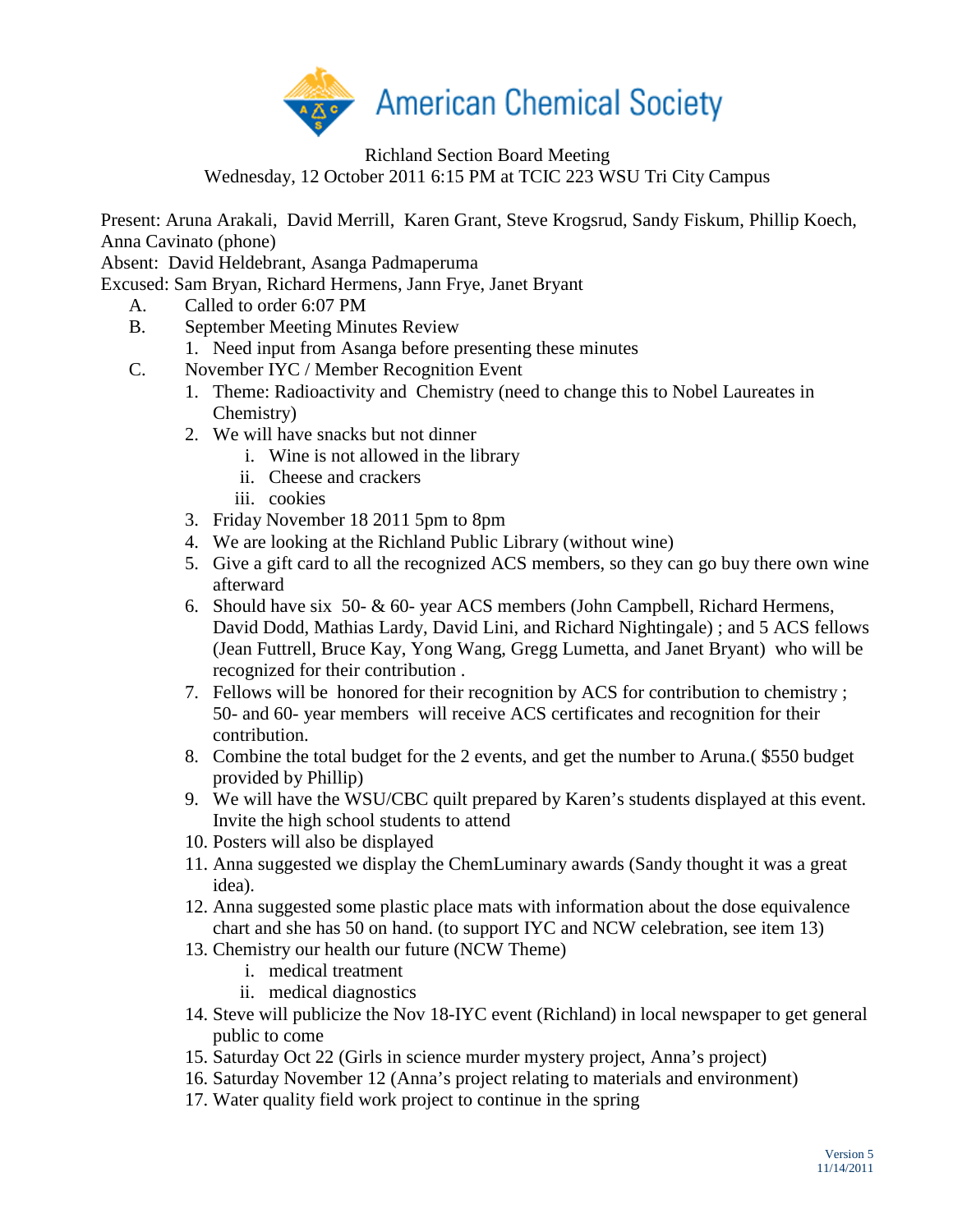

Richland Section Board Meeting

Wednesday, 12 October 2011 6:15 PM at TCIC 223 WSU Tri City Campus

- D. National Chemistry week project expenses to be reimbursed to Anna \$284.40 for the "Girls in Science weekends.
- E. Student Outreach Career fair (Move to April next year, 23 slots for bringing different job opportunities in the area). Need to conatct the following folks,
	- 1. chemical writing
	- 2. Lamb Weston Oil Analysis Lab
	- 3. Wine chemist
	- 4. Paper mill
	- 5. State crime forensic lab
	- 6. Patent attorney
	- 7. AREVA
	- 8. Bio-Rad
	- 9. DuPont
	- 10. Agricultural (Seed) lab
	- 11. CBC professor
	- 12. HS teacher
	- 13. Battelle
	- 14. TriDec
	- 15. Bechtel
	- 16. URS
	- 17. MSA
	- 18. WSU professor
	- 19. WA Dept of Ecology
	- 20. DOE
	- 21. Con Agra Foods
	- 22. Waste Disposal /Management Services
	- 23. PermaFix
	- 24. CH2M Hill
- F. Need volunteers to help with the planning / publicity for the November 18 IYC event.
	- 1. Can not apply for another grant until the funds are spent and project report is on file
		- 2. We have the funds in our checking account.
		- 3. Need to check if there are ACS members who needed to be recognized in 2010
		- 4. Reserve tables chairs, for the event .
		- 5. Need snacks and drinks (prepackaged like Costco items)
	- 6. Assignments
		- i. Philip get certificates from Asanga for 2010 50+
			- 1. Richard Hermens
		- ii. Aruna will get list of 5 ACS members who t will receive certificates this year
		- iii. Steve publicity
		- iv. Aruna to find the location and reserve the place
- G. Upcoming Student Activities
	- 1. Karen's poster contest for National Chemistry week